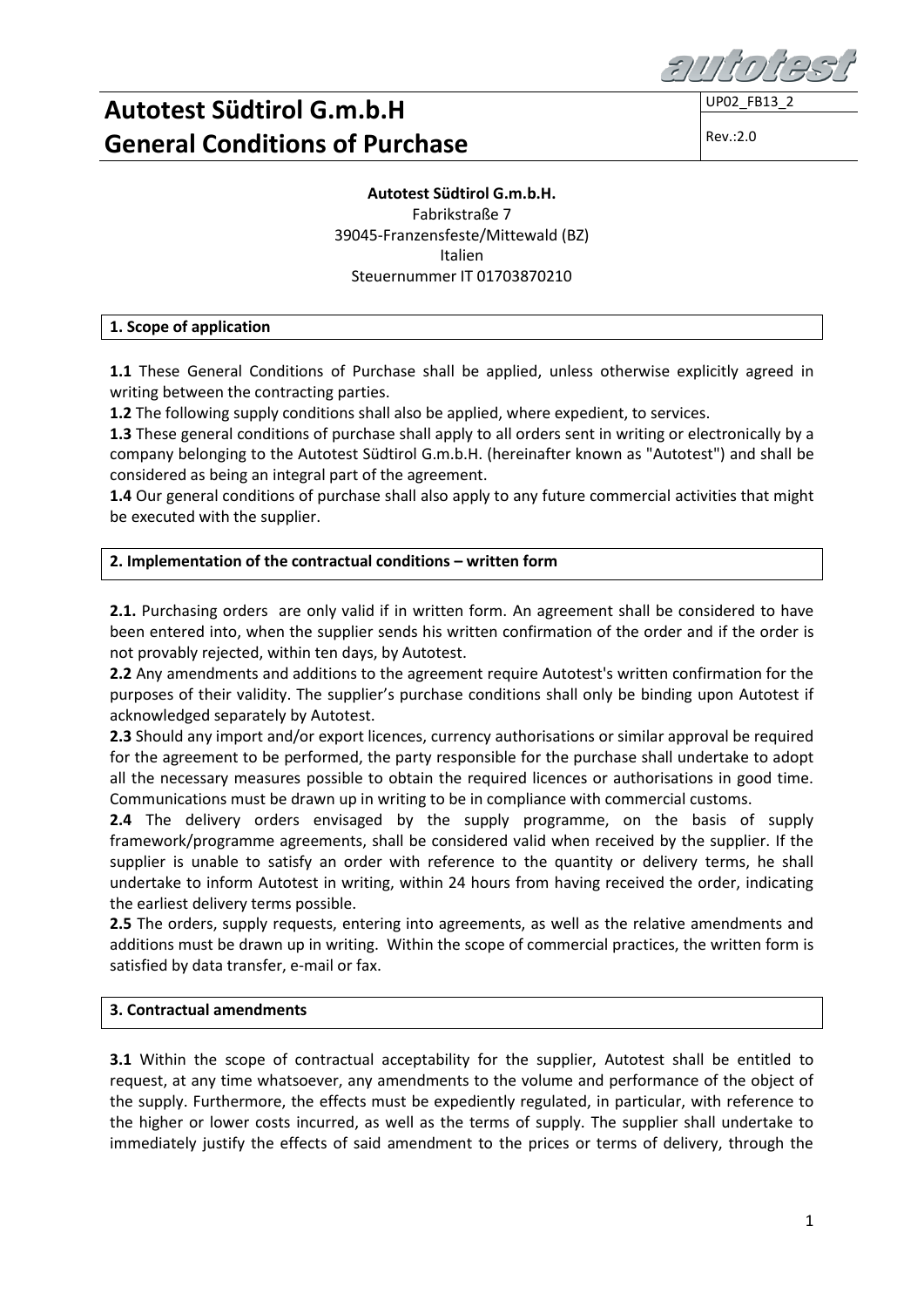most expedient documentation. The supplier shall document the price and terms of delivery effects of said amendments.

**3.2** The supplier shall not be entitled to change the object of the supply without Autotest's prior, written authorisation to do so; in particular, he shall not be entitled to exchange materials, change the place of manufacture, the machinery or the specifications of the object of the supply.

**3.3** The supplier shall be entitled to change the object of the supply, if it is required, to satisfy technical requirements. The effects on the prices and terms of supply shall be described, in writing, in his proposal. Said amendment, proposed by the supplier, shall only become effective when Autotest has explicitly approved the same, in writing, even with reference to the prices and terms of supply.

**3.4** The supplier shall undertake the liability of understanding and abiding by the technical documentation (drawings, CAD data and specifications) and the technical specifications. In the case of any doubts whatsoever, the supplier shall undertake to refer to the competent Autotest personnel. It is expected that the supplier shall find an explanation for all outstanding issues, already during the products' design phase. All the amendments made to the technical specifications shall require Autotest's prior, written authorisation. No verbal agreements shall be admitted. In the case of an amendment made without prior authorisation, the supplier shall undertake to reimburse Autotest for the resulting damages.

#### **4. Supplies – Terms of delivery**

**4.1** The quantities and delivery terms shall only and exclusively be specified in the orders or supply requests. The supplier shall undertake to guarantee the volumes requested, in order to be able to comply with the order quantities or supply requests. Within the scope of the supply requests, Autotest shall grant the supplier two weeks time to produce finished parts and a further two to supply the raw materials. The terms of supply which go beyond these limits, shall be considered as being non-binding forecast values. It being understood that further production clearances shall be made in writing and the period shall be expediently extended. Autotest shall not be obliged to purchase any finished parts that exceed the terms established for the production clearances, as well as for the material that exceeds the clearance terms. Autotest shall be entitled to adjust its requirements to meet the terms of delivery and quantities, which were not yet binding considering the above mentioned time lapse.

**4.2** The terms and due dates agreed shall be binding and essential for the Supply Agreement's performance. The arrival of the goods, care off the goods' reception office, is decisive for compliance with the terms of delivery or the delivery due date, which shall be indicated in the supply order/request.

**4.3** Autotest shall not undertake to accept any goods which are delivered prior to the delivery terms. The risks of the goods' deterioration, delivered prior to the delivery terms, shall be undertaken by the supplier. An early supply shall not lead to any advance due date. Autotest shall be entitled to return excess supplies, at the supplier's expense; the supplier shall undertake to sustain all the packaging, working, sorting and transport costs. Autotest shall be entitled to postpone the supply requests or provide for a provisional suspension of the supplies, without the supplier being authorised to amend the price of the goods.

**4.4** If the supplier foresees any difficulties with reference to production, the supply of raw materials, compliance with the terms of delivery or similar conditions, which might hinder the timely supply or prejudice the quality of the goods agreed, the Autotest Purchase Office must be contacted immediately.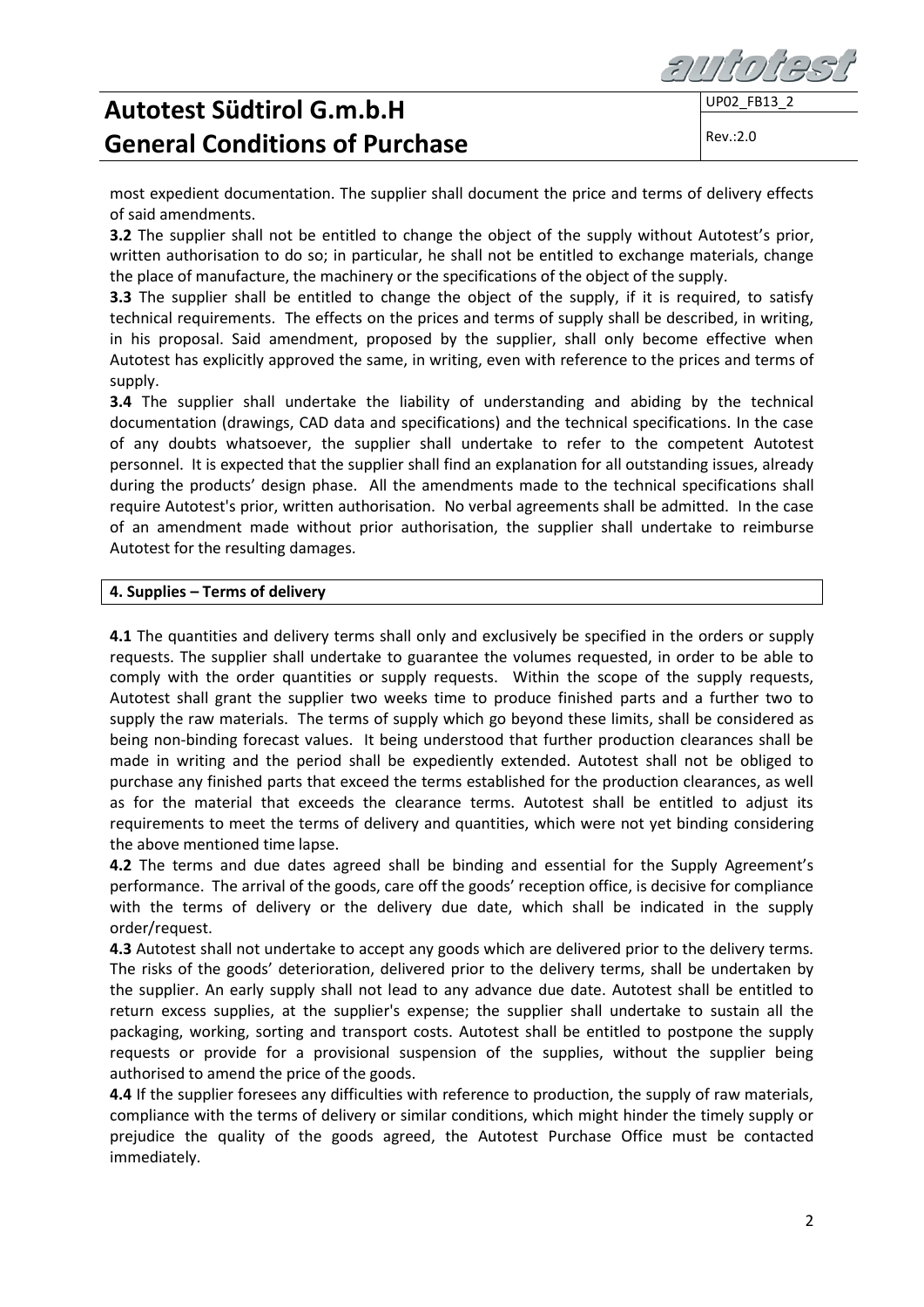**4.5** It shall not be possible to make any partial supplies and only complete ones shall be carried out, unless Autotest does explicitly approve of said partial supply. In the case in which partial supplies are agreed, the supplier shall list the remaining quantities of the parts that have still to be supplied.

**4.6** In the case of any amendments made to the production series and the passage – which takes place further to said amendments, new materials and components – the supplier shall undertake to inform Autotest about any surpluses, by and no later than one week from said passage being made.

**4.7** The supplier shall undertake to guarantee, even during the company's holidays, to make deliveries to Autotest or for Autotest.

**4.8** In no case and for no reason whatsoever shall the supplier be entitled to suspend supplies. Even in the case of any disputes arising with reference to the quality, quantity, prices and payment, the supplier shall not be entitled to stop the supplies.

**4.9** The supplier shall undertake to introduce and maintain an efficient storage and transfer system concerning all the raw materials, components, assembled items, unfinished and finished goods, pursuant to the FIFO (*first in, first out*) principle.

**4.10** The supplier shall undertake to prepare an emergency plan to guarantee the supply's feasibility and submit it to Autotest. The supplier shall undertake to guarantee to be available twentyfour/seven. Besides the quantity commissioned for the subsequent orders, the supplier shall undertake to maintain a FIFO security reserve of O.K. goods, always available, to cover the orders, or at least, to cover the next one. Autotest shall be entitled to check the security reserves, after providing a notice period of two hours, during the supplier's normal working hours. In the case of insufficient FIFO security reserves, the Head of Autotest's material planner shall be immediately provided with a written report on the situation and the period foreseen to supplement the FIFO security reserves. The security reserve shall be immediately supplemented, without any further supervision by Autotest and, in any case, by and no later than twelve hours from when the reserves have been consumed.

**4.11** The sender, the delivery address, the item's name, the Autotest article number, the Autotest order number and the quantity supplied must be indicated on every delivery note. If the indicated terms are not complied with, the goods cannot be calculated by Autotest nor shall it be possible to pay off the corresponding invoice.

**4.12** The physical prototypes must be prepared separately and must always be delivered with a separate delivery note. The latter shall clearly indicate the wording "Prototype".

The prototypes, together with the VDA-EMPB (*the initial sampling test report*) and the relative documentation, must be delivered to the place indicated in the order. If said initial sampling test report is sent beforehand to the order address, it must be explicitly indicated on the supply documents.

**4.13** The labels for the goods must be applied in compliance with the working instructions supplied. In the case of external producers, after work has been completed, a new label relative to the actual state of work must be stuck to the label that is already present.

#### **5. Delays in delivery**

**5.1** The supplier shall undertake to compensate Autotest for any damages incurred consequent to delays in delivery.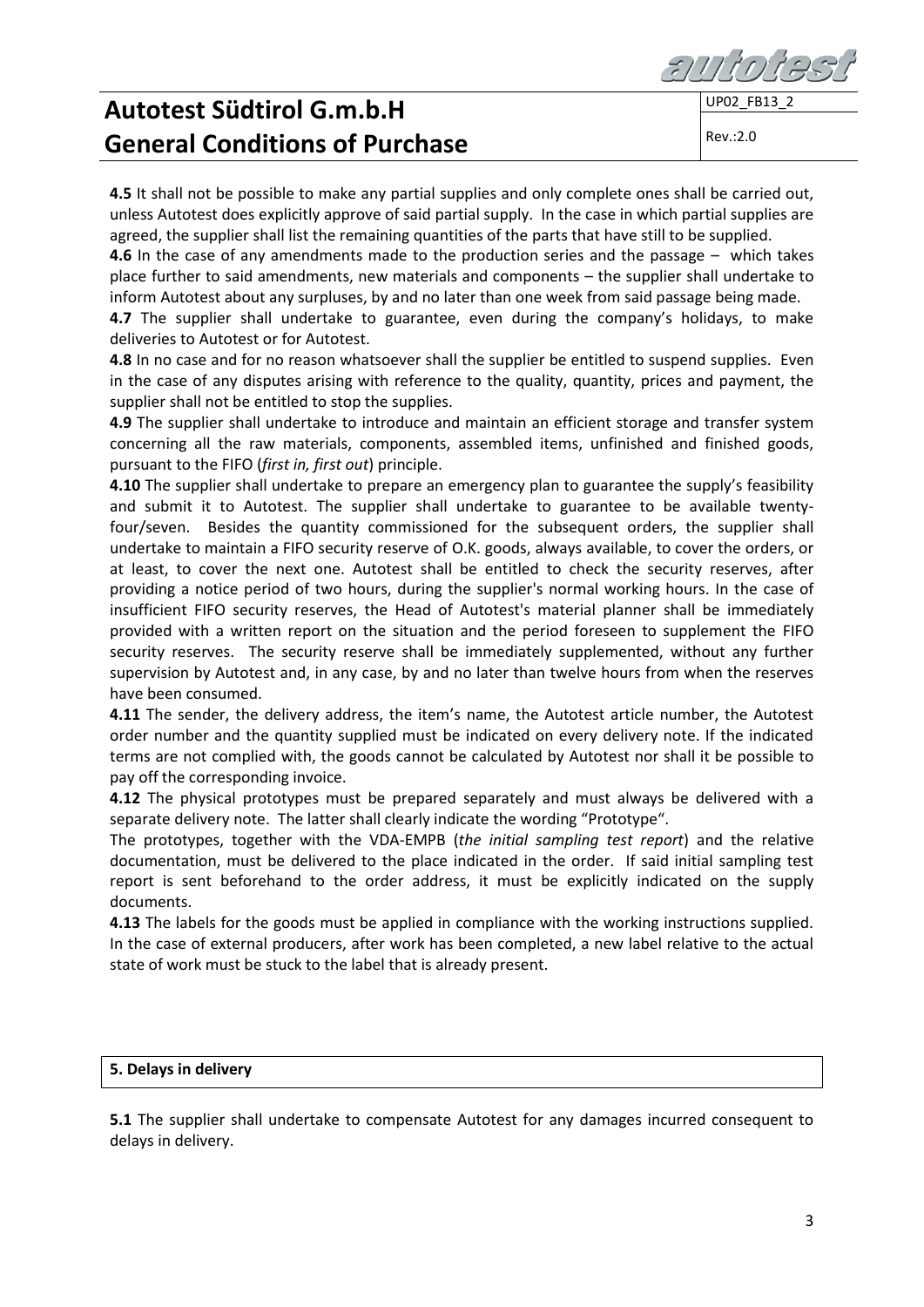Rev.:2.0

**5.2** If the supplier is late in providing the supplies, Autotest shall be entitled to claim performance by establishing further appropriate terms (in general, the subsequent period is equivalent to ten working days), declare his wish to terminate the agreement or claim arrears equivalent to 2% of the order volume for each day's delay, up to a maximum of 10% of the entire order volume.

**5.3** If the subsequent terms envisaged in Article 5.2 are not complied with, due to blame attributable to the supplier, Autotest shall be entitled to terminate the agreement in writing, with reference to the goods that have not yet been supplied. The same may be done in relation to the goods that have already, effectively, been delivered, which cannot be used correctly without the not yet delivered goods. In this case, Autotest shall be entitled to the return of the payments made for the goods that have not been delivered or which cannot be used. Furthermore, should the delay in delivery be attributable to the supplier's gross negligence, Autotest shall be entitled to compensation of the justified costs that it had to sustain until termination of the agreement and which can no longer be recovered. The goods already supplied, and which cannot be used, shall be returned to the supplier by Autotest.

### **6. Shipment - Packaging – Risks during transport – Retention of title – Application of Incoterms**

**6.1** All goods must be properly packaged, marked and sent, bearing in mind all commercial diligence. The provisions communicated by Autotest, which constitute an integral part of this agreement, must be strictly complied with and undertaken by the supplier.

**6.2** The shipping documentation foreseen must always be attached to the goods with each supply. Reference should therefore be made to Autotest's regulations. Autotest shall not accept any supplies, where the goods shipping documents have not been attached to the goods, in compliance with the foreseen provisions.

**6.3** The supplier shall undertake to submit the so-called origin certificate for the object of the supply (the supplier's declaration of conformity), or the supplier shall undertake to send Autotest the necessary declaration concerning both the commercial origin as well as the good preferential origin, in due time and, therefore, notify them immediately, without any eventual amendment of the origin certificate having to be requested. At the same time, the supplier shall undertake to check the truth of the information relative to the goods' origin, by means of a statement that must be certified as true by the Customs Office. If the supplier does not fulfil said obligation, he shall undertake to answer for all the damages derived from the same.

**6.4** If the delayed delivery of the aforementioned documents leads to any stoppages, all the corresponded costs and expenses incurred shall be debited to the supplier.

**6.5** The existing and/or attached identification tags which refer to the characteristics, composition, conservation, name, description, shipping documents, instructions for use and assembly, must be, with reference to the contents, filled in correctly, impeccable, complete and comprehensible.

**6.6** Should the supplier not abide by the type of packaging prescribed and authorised, Autotest shall be entitled to charge him the additional costs incurred. The passage from standard packaging to alternative packaging must be approved by Autotest beforehand. Before using another type of packaging, the type and relative capacity must be agreed upon. The supplier shall undertake to inspect and control the packaging and identification processes, in the amount in which the latter are requested, in order to guarantee compliance with the requirements foreseen.

**6.7** The transfer of title and perils of the goods shall take place at the time and place established in the Supply Agreement.

**6.8** Transfer of perils: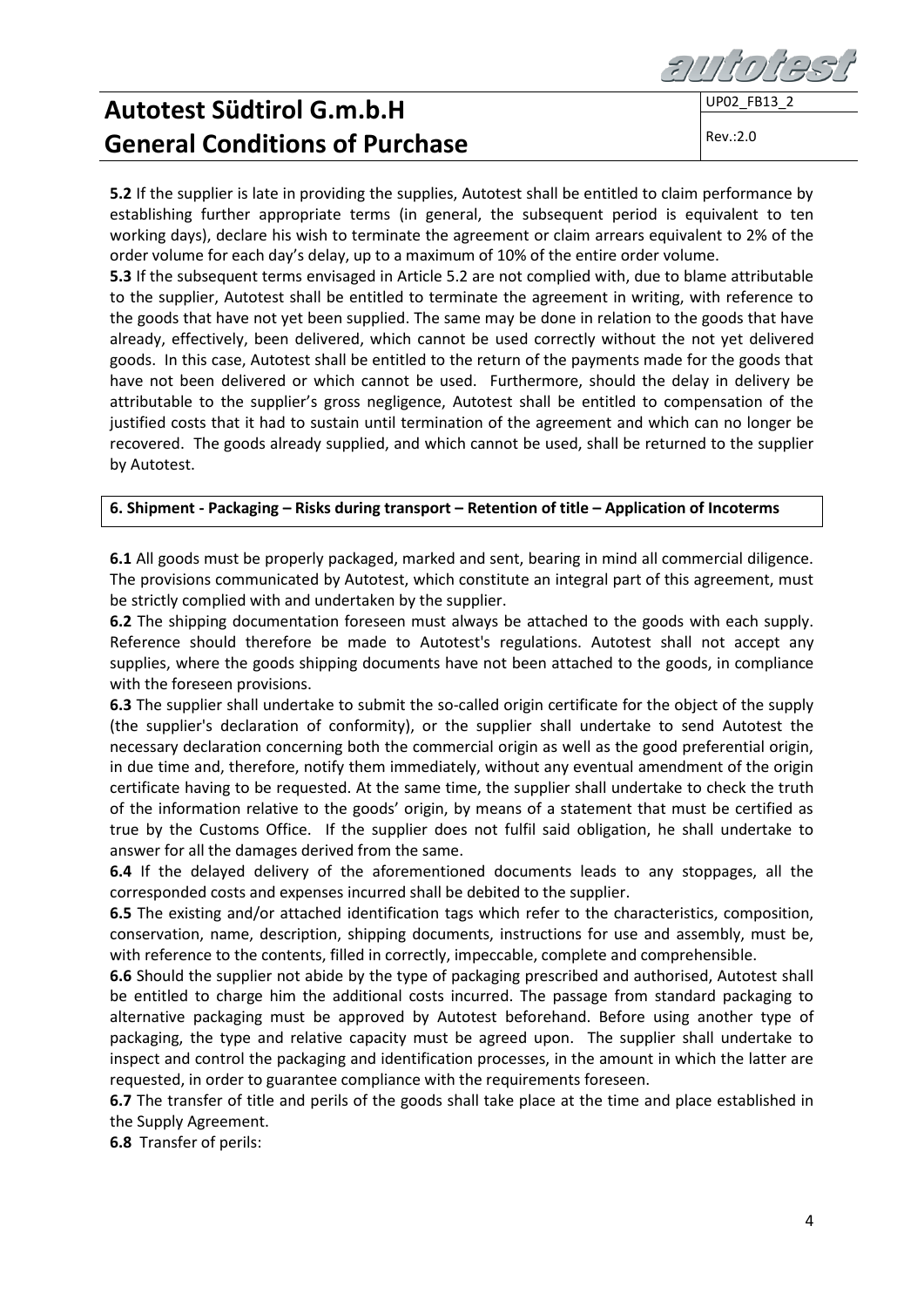

UP02 FB13

Rev.:2.0

The goods shall be sold as "delivered duty paid" (DDP) (the delivery place agreed in the country of importation).

**6.9** The INCOTERMS, in the version in force on the date that the agreement is entered into, shall be applied with reference to the rest.

**6.10** After cash-down payment has been made, the raw materials (such as steel, aluminium, production materials, etc.) shall become Autotest's property.

### **7. Prices and terms of payment**

**7.1** The prices agreed are fixed, unless agreed otherwise, inclusive of packaging, transportation and insurance and net of VAT.

**7.2** The payment of components, painting, chrome plating, transport, service, etc. shall be made when Autotest received verifiable invoices and will be made sixty days starting at the end of the month from receipt of invoice.

Our payment terms and conditions:

Payment in advance 7% discount Payment 14 days after invoice date 4% discount Payment 30 days after invoice date 2% discount Payment 30 days after invoice date end of month net

The terms of payment shall be agreed in writing between the supplier and Autotest. In the case in which early supplies are accepted, the due dates shall refer to the delivery terms agreed*.*

**7.3** A supplier's original invoice must contain the obligatory data as foreseen by the law. Besides this, the delivery note number and supply programme, respectively, the order number, as well as the conditions of payment and banking coordinates must be set forth in all the invoices. The invoice must be completely correct and issued in its original form.

**7.4** Any breach by the supplier concerning the obligation to issue invoices, pursuant to the provisions, which leads to delays and/or additional working costs, shall make the supplier held liable for the consequences.

**7.5** The delayed receipt of the invoices or goods and the supply of faulty goods shall authorise Autotest to withhold the relative payments.

**7.6** Autotest shall be entitled to compensation and retention rights in the amounts foreseen by law.

**7.7** The sender, shipping address, article description, Autotest article number, Autotest order number and delivery quantity are to be specified on every delivery note/invoice.

**7.8** Group invoicing clause:

Autotest has the right to offset with and against due and non-due, as well as future claims that are due to Autotest or companies of the Autotest Group against the supplier, respectively which the supplier has against one of the companies designated. On request, the supplier will be informed about the status of the investments and Autotest participations.

The supplier agrees that all securities offered to Autotest shall also serve to secure the accounts receivable due to the aforementioned companies from the supplier. Conversely, all securities which the supplier has offered to these companies shall also serve to secure the Autotests´ accounts receivable due from the supplier – irrespective of the legal foundation on which they are based.

#### **8. Quality – Goods' entry inspections – Complaints due to defects – Inspection Rights**

**8.1** The supplier shall undertake to supply the goods without any defects whatsoever.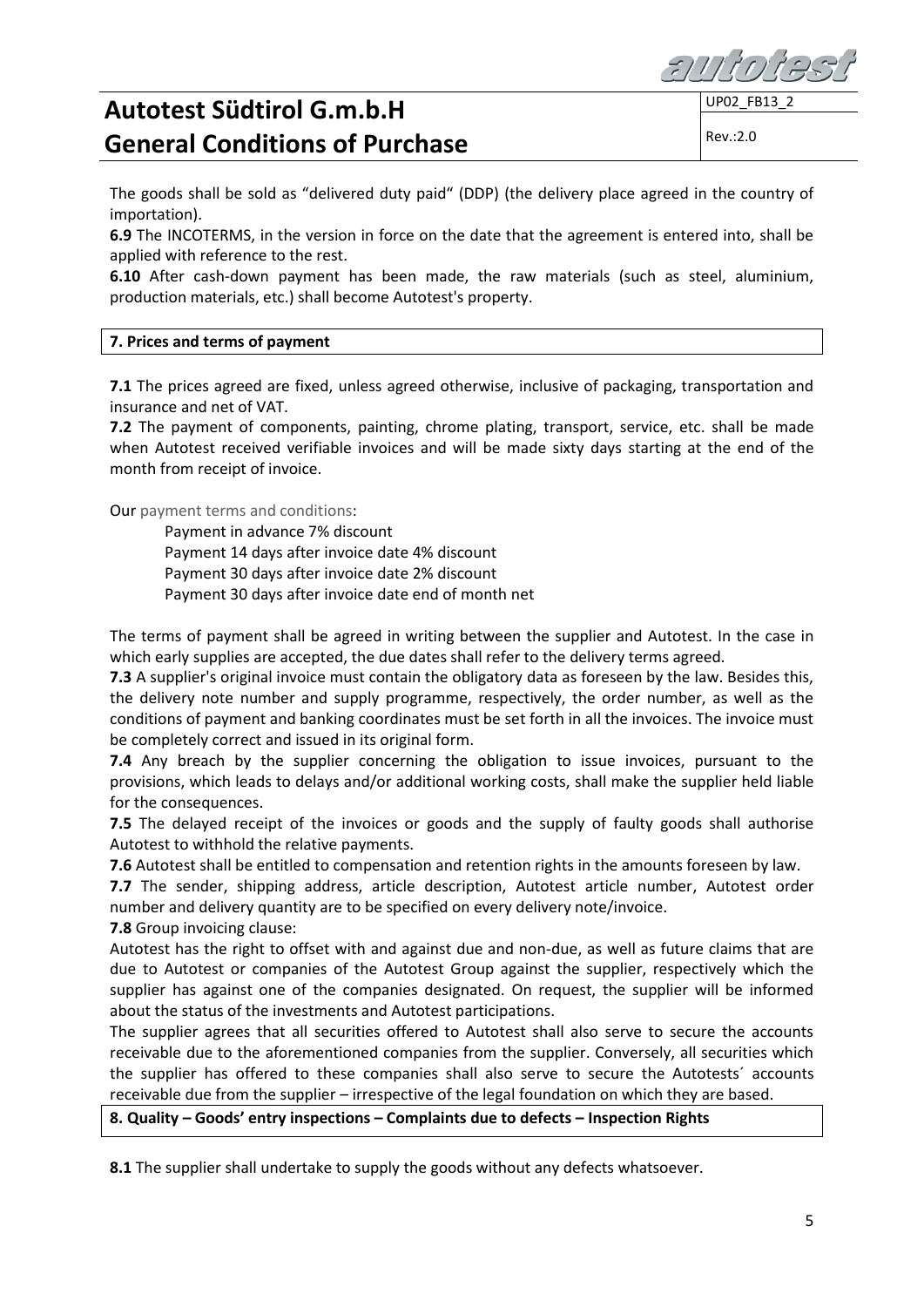

**8.2** Autotest's "Quality Control Agreement" (Qualitätssicherungsvereinbarung) shall be an integral part of the agreement and shall be strictly complied with by the supplier.

**8.3** Should the competent authorities request to check specific requirements and see the production process of Autotest and its inspection certificates, the supplier shall undertake to grant the same right to Autotest in its company and provide all the support required.

8.4 With reference to the application of the "Quality Control Agreement" rules existing between Autotest and the supplier, the inspection of the goods on entry by Autotest shall be limited to what has been set forth below: Autotest shall only undertake, with reference to inspecting the goods on entry, to acknowledge and check the quantities, transport damages and any other, clear damage. Please refer to the Autotest regulations with reference to the acceptance of the goods and their inspection on entry.

**8.5** Payment of the goods shall not be equivalent to any approval of faulty goods; furthermore, the inspections carried out by Autotest or its clients shall not exonerate the supplier from any liability for faulty goods.

**8.6** Autotest shall undertake to immediately notify, in writing, any defects found, just as soon as the same are ascertained, on the basis of the normal course of commercial activities, as foreseen in the provisions. To this end, the supplier shall undertake to renounce any objections concerning the delayed communication of any faults found.

**8.7** Autotest shall be entitled, after providing notice, to enter the supplier's company, during working hours, to check the premises, goods, materials, production of the goods and the equipment, machinery and devices used for the supply.

#### **9. Competitiveness**

**9.1** The supplier shall warrant that the goods supplied are competitive in relation to price, technology, quality and design.

**9.2** In the case in which Autotest should offer equivalent goods, at competitive conditions, the purchaser shall inform the supplier of this and shall establish an expedient due date, in writing, to reestablish the competitiveness. The supplier shall check and fully adopt all the measures required to re-establish competitiveness. He shall inform Autotest about these measures and the offer's review. Said review by the supplier shall go towards re-establishing the competitiveness of the goods, in case of point, within the most expedient due date established by Autotest.

**9.3** Autotest and the supplier have agreed that the obligation of maintaining competitiveness is a fundamental commitment for the Supply Agreement.

**9.4** If the supplier does not submit a competitive offer, within the due date foreseen, Autotest shall be entitled to assert its termination right, in compliance with what has been set forth in Article 15 of the agreement, here below.

### **10. Out of series production – Spare parts**

**10.1** The supplier shall undertake to inform Autotest by and no later than a week after the official end of production (EOP), concerning all the materials and components surpluses. Autotest shall not accept any notification made late and this delay shall be charged to the supplier.

**10.2** The supplier shall undertake to guarantee the spare parts requirements for a period of, at least, fifteen years from the official end of production of the individual components that make up the object of the Supply Agreement. The spare parts must satisfy the same requirements concerning the conformity and quality of the series produced items.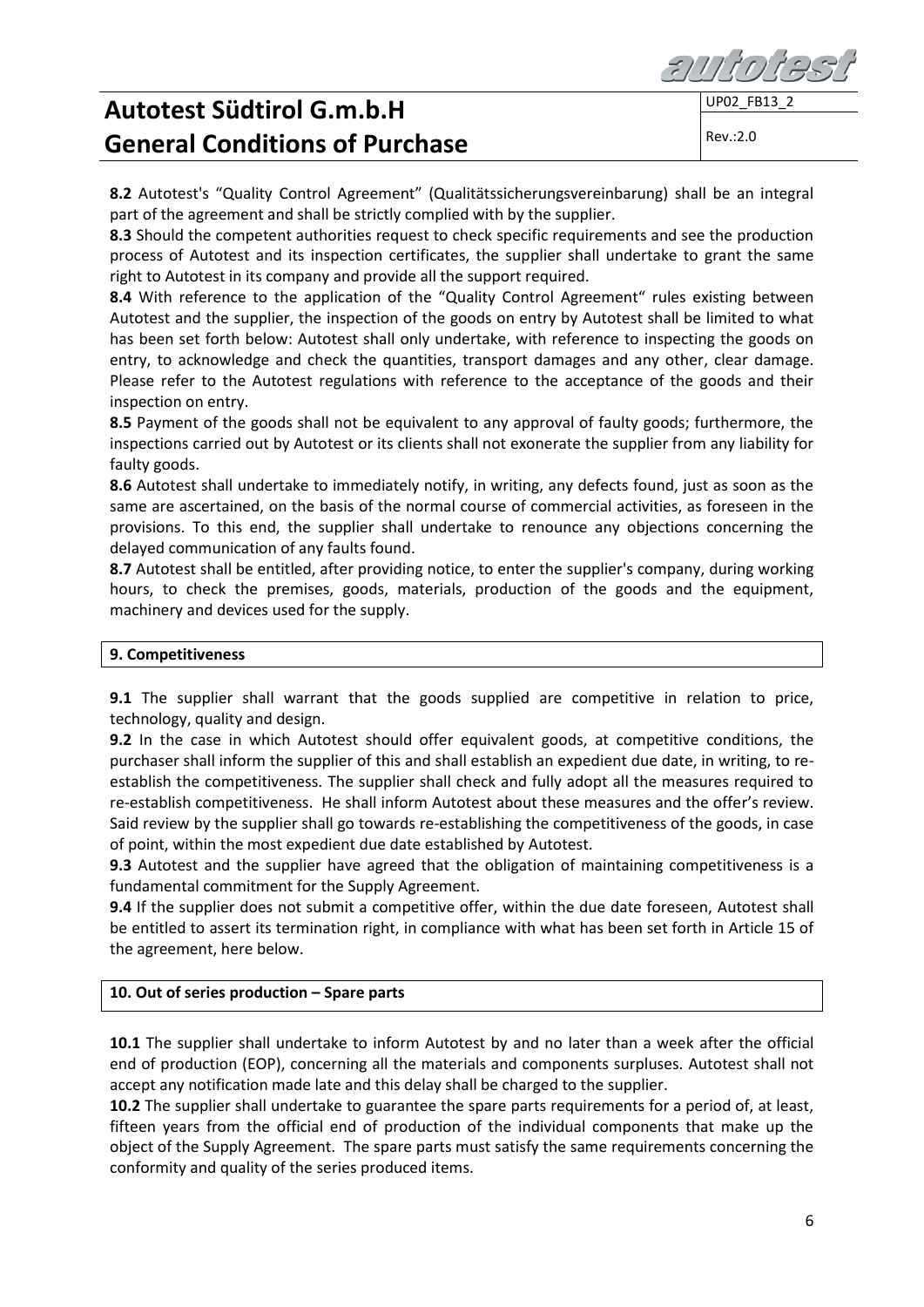UP02\_FB13\_2

Rev.:2.0

**10.3** The supplier shall undertake to agree upon the same contractual regulations with its suppliers and have them complied with.

### **11. Warranty**

**11.1** The supplier hereby warrants that all the goods are in compliance with the specifications, designs and descriptions, that they are free from faults of any kind, that they are working and free from any defects. The supplier, who has been informed by Autotest about the use foreseen for the goods, shall undertake to warrant that the goods are suitable for the aforementioned purposes and have been properly designed.

**11.2** If the goods are defected, Autotest is entitled to either:

a) before beginning production (working or assembly), Autotest shall be entitled to give the supplier the possibility of sorting the goods and eliminating the faults or providing a replacement supply, unless Autotest does not retain that the degree of faultiness is acceptable. In the case in which the supplier is unable to provide for said request or cannot immediately satisfy the request to eliminate the faults, Autotest shall be entitled to terminate the agreement without establishing a further due date and/or return the goods at suppliers risk to the supplier. In the case in which the terms cannot be extended, Autotest shall be entitled to directly take action to eliminate the faults, further to reaching an agreement with the supplier or shall be entitled to appoint a third party to do so. Therefore, the costs incurred by the latter solution shall be charged to the supplier. If the same, faulty goods should be repeatedly supplied, Autotest shall be entitled – after sending a written notice – to cancel the remaining part of the supply that has still to be delivered, in case faults in the replacement supply reoccur.

b) in the case in which the fault is only discovered after the beginning of production, Autotest shall be entitled to request the restoration or reimbursement of all the costs and expenses required by the restoration such as the costs incurred for transport, processing, materials, assembly and stripping down.

c) in the case in which the supplier breaches any obligations, which go beyond the supply of faulty goods, Autotest shall be entitled to request the reimbursement of the damages incurred, consequent to said defects. The damages generated by the faults shall correspond to the damages that Autotest has sustained directly because of the faulty goods, due to other legal causes, besides the goods supplied.

**11.3** Autotest shall be entitled to enter into agreements with the final client concerning the liquidation of damages and forfeiting the costs incurred to exchange of goods or compensation of the damages. The supplier shall undertake to compensate the damages claimed by Autotest and the relative costs, as long as they can be attributed to the faulty supply. The agreements entered into between the final clients and Autotest shall be valid for the analysis incurred and to establish the quota incurred by the acknowledgement and definition of the costs. To reduce the costs incurred by re-delivering the parts and analysis of all the faulty parts, on a global scale, and in case of liability for the faults inherent in the part, sampling of the faulty parts shall be carried out. The quantities that have been found to be effectively faulty by Autotest or the vehicles' producer, shall be considered as being valid, in place of those that have been calculated after sampling. The supplier shall undertake to sustain the expense incurred that has been charged to Autotest and caused by the supplier.

**11.4** In the case in which the goods have already been assembled or supplied by Autotest to its client and said faulty goods have been submitted to the final purchaser without the client having carried out any inspections, the supplier shall undertake to acknowledge that an Autotest's client or a third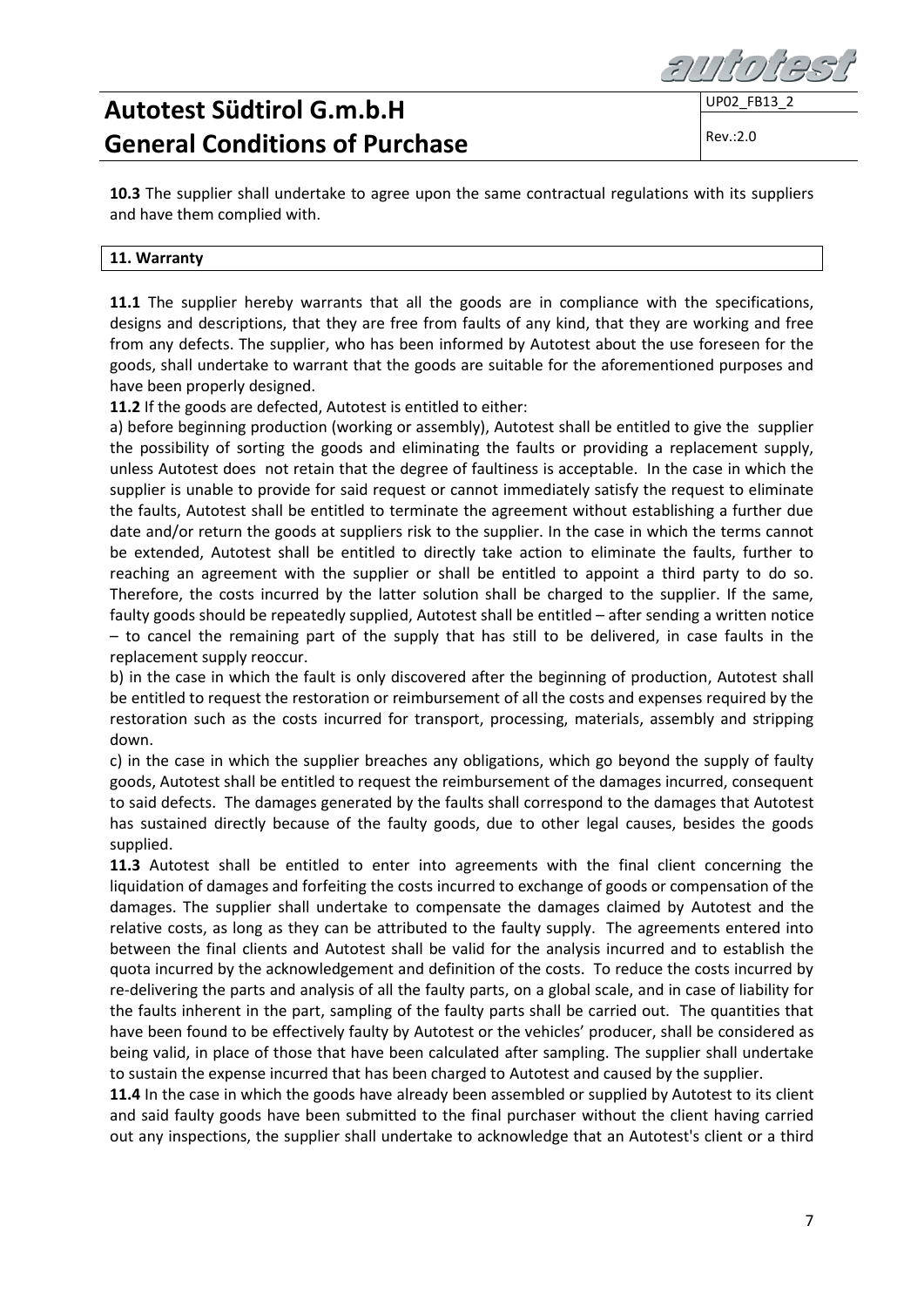

Rev.:2.0

party appointed by Autotest discovered the fault, even if the faulty goods have not been exhibited to the supplier.

**11.5** The warranty period shall be (1) thirty-six months for the vehicles destined to all markets (except for the North American one) and (2) forty-eight months for vehicles destined for the North American market (the USA, Canada and Mexico), every time, after the vehicle's first registration, on which the goods or part of the same have been assembled. However, in the case in which Autotest should grant its client a longer warranty period, or a shorter one, the warranty period as agreed shall be valid, but cannot in any case exceed sixty months from the vehicle's production date.

**11.6** Autotest's rights, as agreed in this article, shall be applied in addition to all other legal rights or those which have been contractually foreseen.

#### **12. Product liability - Exoneration – Civil Liability Insurance**

**12.1** The fact that the supplier shall be held liable for any damage to the products being understood, he shall undertake, with reference thereto, to holding Autotest harmless from any demands for compensation of damages from third parties, on first request, if the reason for this falls into the scope of his competences and relative organisational area and if he can be held directly liable in relations with third parties.

**12.2** Within the scope of being liable for damages, pursuant to the first sentence, the supplier shall undertake to reimburse any expenses which have been incurred by or are in relation to recall action authorised by Autotest or the final client.

**12.3** The supplier shall also be held liable for his representatives or sub-suppliers, in the degree in which he shall answer directly for their conduct.

**12.4** The supplier shall undertake to underwrite insurance cover, in particular, manufacturer's civil liability, obligatory, corporate civil liability insurance and insurance against product recall, in relation to the obligations derived from the Supply Agreement. The supplier shall undertake to submit Autotest the corresponding insurance certification by and no later than seven days from having executed the agreement.

#### **13. Industrial Property Rights**

**13.1** The supplier shall be held liable for the rights resulting from the contractual use of the goods, breach of industrial property rights and non-presentation of the declaration concerning industrial property rights.

**13.2** The supplier shall exonerate Autotest and all its purchasers from all claims derived from breach of the industrial property rights and non-presentation of the declaration concerning industrial property rights. This shall include all the damages, claims and rights derived from the effective or declared breach of the industrial property rights or the non-presentation declaration concerning industrial property rights, through the sale, marketing, production, disposal, offer for sale or the use of the goods supplied, including the costs incurred in asserting a right.

**13.3** This shall not apply, in the case in which the supplier has produced the goods in compliance with the drawings and models sent by Autotest, or on the basis of other descriptions or indications equivalent to those provided by Autotest and was not aware or could not have known that industrial property rights would have been breached, in relation to the products he developed.

**13.4** The contractual partners shall undertake to immediately provide information in relation to any risk of breach or presumed case of breach coming to their knowledge and shall be entitled to raise objections, in mutual agreement, against the corresponding claims.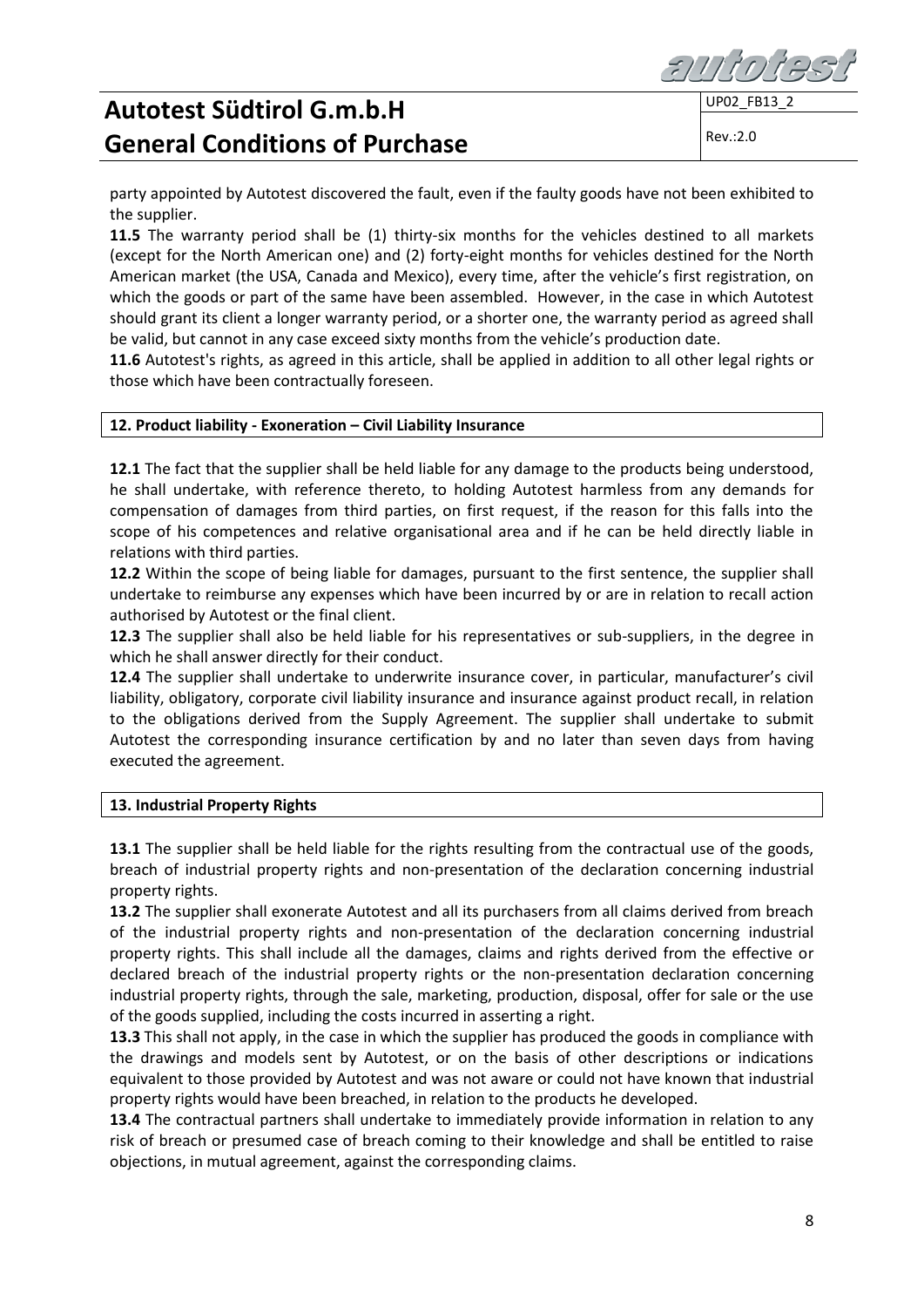**13.5** The supplier shall immediately inform Autotest about the use of its industrial property rights and the declaration of industrial property rights on the goods, his own, or under license, those which have been published and those which have not.

**13.6** Unless it has been specified otherwise in the Supply Agreement, all the designs, models and specifications, as well as all the information developed by the supplier and sent to Autotest, shall become Autotest's exclusive property, which it shall be entitled to use and be valid throughout the world, exclusive and assignable. The cost incurred by assignment of the rights and respectively the right to use shall be foreseen in the supply price. Therefore, Autotest shall freely provide the entire documentation and all the information, respectively with reference to the exclusive right use, on transfer of title.

**13.7** Autotest shall reserve copyright in the degree in which the purchaser provides the supplier with re-productions, drawings, calculations, data, performance descriptions, specifications and other documents; third parties shall not be entitled to access said information without Autotest explicit, written authorisation to do so. The information must only and exclusively be used for mass production and/or working of Autotest's orders. At the end of the Supply Agreement, the information must be returned, without any reserves, to Autotest. The information must be kept concealed from third parties.

**13.8** If the supplier's industrial property rights should be requested for the use of goods by Autotest and/or its purchasers, the supplier shall undertake to grant Autotest and its purchasers the licence, valid throughout the world, irrevocable and free of charge, for complete use of the goods, sales, marketing, disposals, offers for sale, possessions, repairs, productions or re-productions of goods.

#### **14. Ordinary Termination**

**14.1** Autotest shall be entitled to terminate the Supply Agreements or parts of the same, at any time whatsoever and without having to provide any reasons whatsoever, by means of a letter sent by recorded delivery to the supplier with term of notice of three months. In the case of termination, Autotest shall undertake to reimburse the supplier the following amounts:

a) the price agreed for the goods that have not yet been paid and have already been supplied, exempt from faults;

b) the price agreed for all the finished goods that have been produced in compliance with the Supply Agreement, and which have not yet been supplied to the purchaser;

c) the products' direct costs and the unfinished raw materials, which the supplier has sustained to prepare the goods, in compliance with the Supply Agreement, as long as said costs are reasonable, however, net of the value of the products and the unfinished raw materials, which the supplier had subsequently used or sold, further to the purchaser's authorisation to do so.

In the case in which a situation arises, such as the one related in Article 14.1 a), b) or c), the supply of the goods and raw materials must be undertaken upon Autotest's request.

**14.2** Autotest shall not undertake, in any case whatsoever, to pay for the finished goods, products or unfinished raw materials, which exceed the quantities ordered or Autotest's obligation to collect them, in compliance with Article 4.1 of these General Conditions of Purchase. Autotest shall not even have to reimburse those goods or materials that fall into the supplier customary stock and which can be easily sold.

**14.3** This right of termination shall apply, in addition, to all Autotest's other rights to terminate a Supply Agreement early.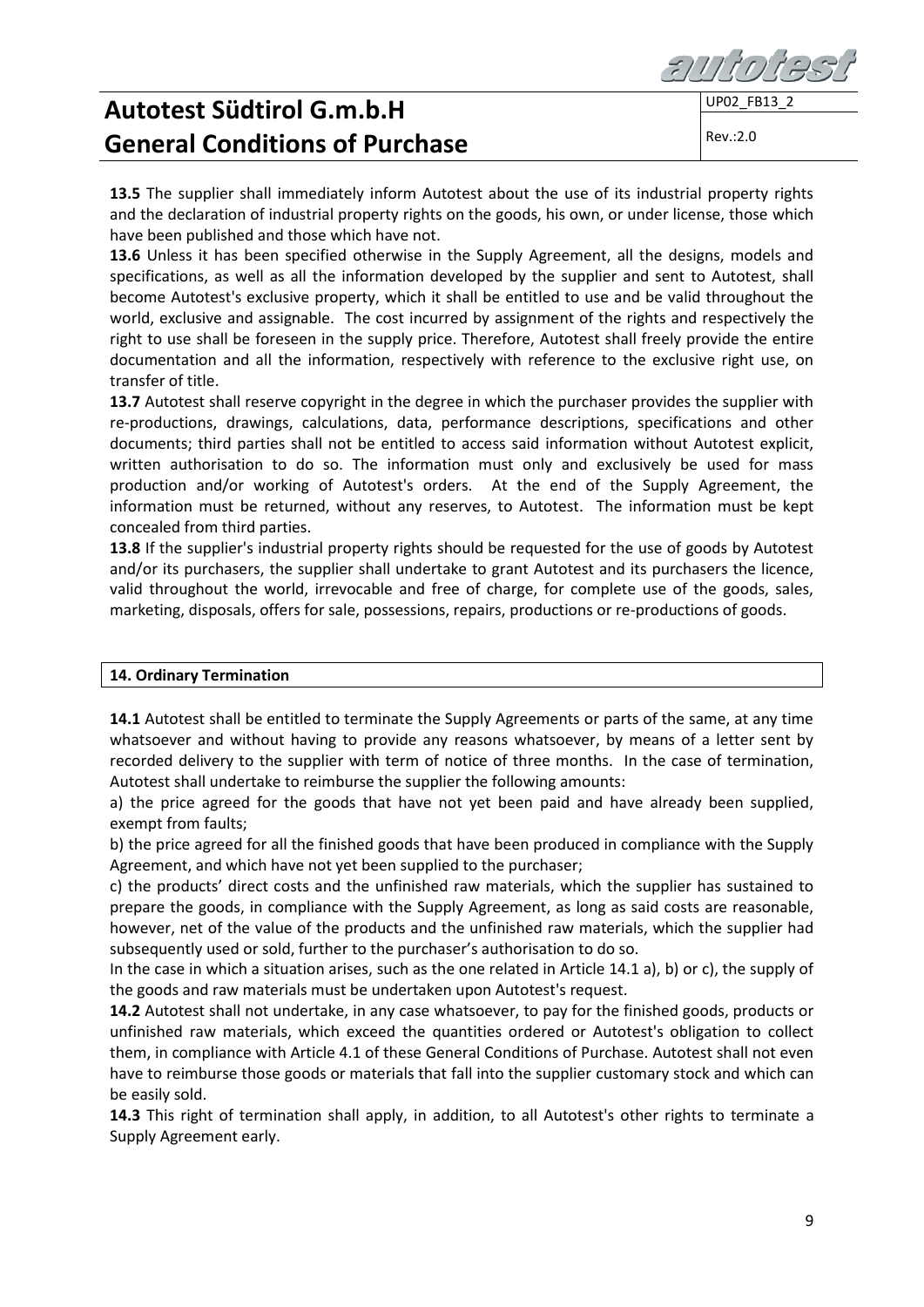**14.4** The supplier shall be authorised to terminate any supply agreements or part of the same, at any time whatsoever, and without providing any justification, merely by sending a written declaration sent by recorded delivery to Autotest, with a twelve month term of notice.

In the case of non-compliance with the aforementioned termination terms, the supplier shall undertake all the transport costs incurred (for tools, documentation, etc.).

**14.5** In the case of termination by the supplier of the framework, supply and/or project agreements, the supplier shall undertake to promptly compensate Autotest the development costs, project acceptance and the expenses sustained due to the project's termination and movement. That which has been set forth foregoing hereto shall also apply in the case of Autotest's termination, due to objective reasons (pursuant to Article 15 of these general purchase conditions).

#### **15. Extraordinary Termination**

**15.1** Autotest shall be entitled to completely or partially terminate the Supply Agreement, for extraordinary reasons, through notice sent to the supplier by recorded delivery, within the terms of an expedient due date, without the latter being entitled to receive any payment in compensation thereof, on the basis of Article 14, in the case in which:

a) the supplier has breached a fundamental obligation in the Supply Agreement and has not remedied the same within fourteen days;

b) the supplier should become insolvent, file a petition for bankruptcy or the company has been wound-up or a receiver has been appointed;

c) there has been a considerable change in the ownership relations in the supplier's company, on the basis of which it is no longer possible to continue the Autotest Supply Agreement; this occurs, in particular, in the case in which one of Autotest's direct competitors has a shareholding of more than twenty-five percent in the supplier's company;

d) the supplier, or the personnel employed by the supplier, have committed any crimes or administrative infringements, which concern unfair competition or corruption, in relation to the commercial relationship in force with Autotest or the relative purchaser and, in particular, if they have committed financial crimes such as fraud or abuse of power, bankruptcy crimes, cartel right infringements, of all kinds, and corruption, such as subornation, the granting of privileges, payment or acceptance of bribes.

**15.2** The supplier shall undertake to continue the Supply Agreement, in the degree requested, as long as the latter has not been terminated.

**15.3** The right to termination for extraordinary reasons also exists in addition to any other legal right or which have been foreseen in an agreement, or the right to early terminate the Supply Agreement, completely or partially.

**16. The equipment's retention of title – means of production – stock – the purchaser's ownership of the equipment**

**16.1** All the equipment, means of production and control, which have been placed at the supplier's disposal by Autotest or the final client, must be unequivocally identified, in compliance with Autotest's directives, as clearly and continuously belonging to Autotest or the final client and maintained separate from the supplier's property.

**16.2** The supplier shall not be authorised, under any circumstances whatsoever, to use equipment and the means of control and production, which have been provided in favour of the latter by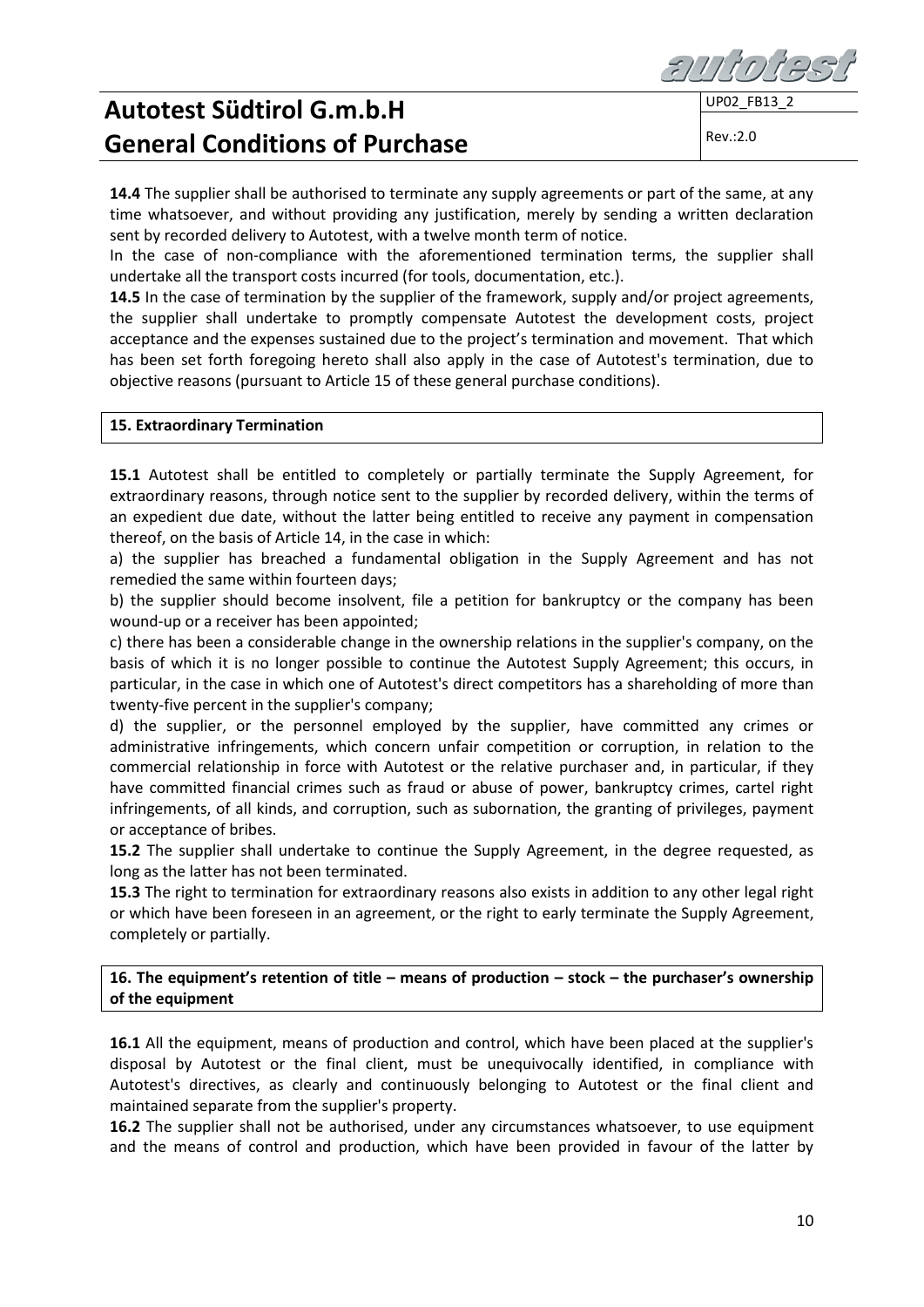

Rev.:2.0

Autotest or the final client, to produce items on behalf of other clients, unless Autotest has explicitly authorised the same in writing.

**16.3** The supplier shall undertake to guarantee having sufficient insurance cover against all kinds of damages and against damage to equipment, the means of production and control, as well as the stocks of goods that belong to Autotest and, respectively, to the final client. The supplier shall undertake to maintain the equipment and the means of production and control, which have been provided, in impeccable conditions, as well as the stock of goods. Furthermore, the supplier shall provide, at his own expense, for the repairs and the preventive maintenance and conservation measures requested with reference to the aforementioned equipment and the means of production and control, and be able to supply proof of the same, on request. The supplier shall undertake any risks for losses or the deterioration of the equipment and the means of production and control, provided, as well as the stock of goods, as long as the goods are under his custody or control.

**16.4** The supplier shall undertake to prudently and safely manage the equipment and means of production and control, placed at his disposal, as well as the stock of goods and to hold Autotest harmless, with reference to any claims, liabilities, expenses and damages incurred by the assembly, use, conservation or repair of said equipment and the means of production and control, placed at his disposal or the stock of goods or what is strictly in relation to the same.

**16.5** If the equipment and means of production and control, placed at his disposal, or the stock of goods, should not be used, the supplier shall inform the competent Autotest department and ask for the relative instructions. The equipment and means of production and control, placed at his disposal, as well as the stock of goods, may only be disposed off after Autotest's explicit written authorization to do so.

**16.6** Autotest or its final client shall be entitled to enter, during normal working hours, the supplier's corporate premises, to inspect the equipment and means of production and control placed at his disposal, the supplies of the goods sold and the relative entries.

**16.7** Autotest shall be entitled to ask for restitution, at any time whatsoever, without any reason or payment, of the equipment and means of production and control placed at the supplier's disposal, as well as the stock of goods provided, or request their return. Further to Autotest's request, the supplier shall undertake to immediately return the equipment and means of production and control placed at his disposal, as well as the stock of goods provided, and prepare the shipment or supply of everything concerned to Autotest or its final client.

Autotest shall reimburse the supplier's appropriate delivery expenses. The supplier shall not be entitled to any retention right over the equipment and means of production and control placed at his disposal, or the stock of the goods provided. The supplier shall not be entitled, in particular, to oppose said return in the case of:

a) objections concerning the invalidity of termination concerning the supply relationship;

b) objections to the lack of depreciation of the contribution to the expenses incurred by the equipment and means of production and control or sequential provisions, maintenance and conservation. If the supplier is entitled to payment of the quotas concerning the lack of depreciation of said means, then Autotest shall agree to reimburse these quota costs after delivery. On reimbursement of the expenses, Autotest shall enter into possession of the equipment, the means of production and control or sequential provisions even if it is not yet their owner. The supplier shall undertake to bind his suppliers' to the same obligations.

**16.8** In the case in which Autotest or its final client are not the owners of the equipment, the means of production and control or sequential provisions, they shall receive the purchase option entitlement to guarantee the supply of said equipment, the means of production and control and sequential provisions. In the case of the supply being suspended, for any reason whatsoever,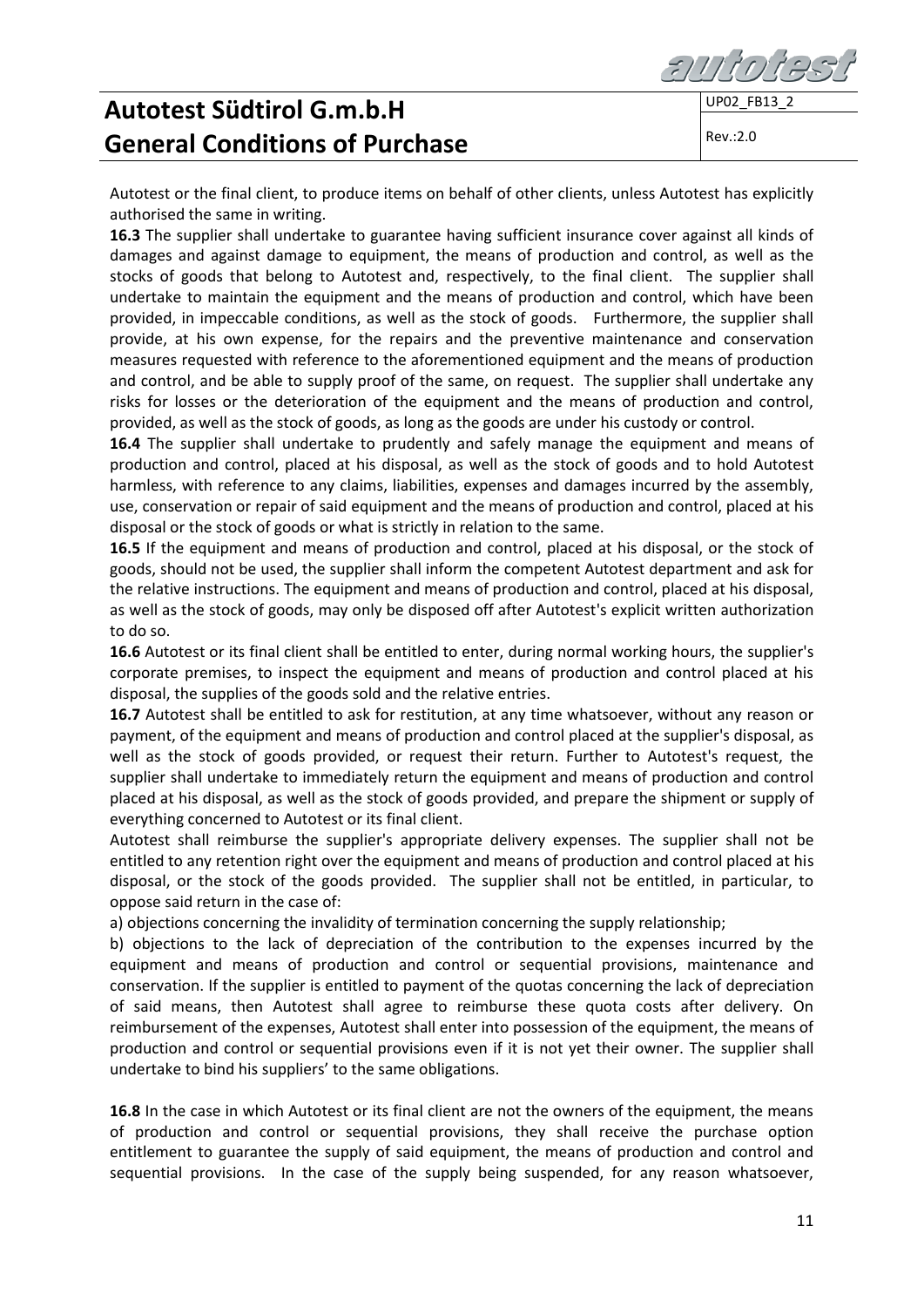Rev.:2.0

Autotest or its final client, who are not the owners, shall be entitled to assert the purchase option for the equipment, the means of production and control and sequential provisions, within thirty days from being made aware of the supply's suspension. The purchase price shall correspond to the quotas of the costs that have not yet been depreciated by the supplier. The supplier shall undertake to bind his suppliers' to the same obligations.

**16.9** In the case in which Autotest provides parts to the supplier, Autotest shall reserve the right to their ownership. The supplier shall provide for the working or relative amendments on behalf of Autotest. In the case of transformation or a mixture of goods, Autotest shall acquire the coownership of the new goods, on the basis of the relationship existing between the value of the goods belonging to Autotest and the value of the new goods acquired after transformation.

### **17. Safety - The Environment – Dangerous substances - Exoneration**

17.1 The supplier warrants that only materials that satisfy legal and technical standards (such as, for example, the Reach guidelines) shall be used, with reference to toxic and dangerous substances and the legislation which is, from time to time, in force concerning the environment, health and safety, electricity and electro-magnetic fields.

**17.2** Within the scope of process development work to re-use components, in relation to the elements, from time to time, the one most compatible with the environment and the most economic must be used in compliance with the state of the technique and science.

**17.3** Dangerous substances (in particular, toxic ones or those that are easily inflammable), which are supplied with Autotest's written authorisation, must be easily seen and marked externally; the relative safety documents must be sent to Autotest.

**17.4** In the case in which Autotest should have to answer to civil proceedings due to the supplier's non-compliance with the aforementioned obligations, through safety administration measures, the supplier shall undertake to hold Autotest harmless from these measures and claims, as well as the legal fees incurred, on first written request.

**17.5** Cancerous, toxic or genetically modified components are completely forbidden. Any danger to the user's health can be excluded through use in compliance with the rules in force.

#### **18. Force majeure**

**18.1** Force majeure, strikes, rioting, administrative security measures and any, other unforeseeable, unavoidable and serious events shall exonerate the contractual partners, for the duration of the problem and the entity of its effects, from providing the obligations contractually undertaken. This shall be valid even in the case in which said events take place at a time when the contractual partner involved is behind with the supplies. The contractual partner shall reasonably undertake to immediately supply the information requested and adjust their obligations to the amended conditions, in all good faith.

**18.2** During the delay or non-performance of the supplier's undertakings, Autotest shall be entitled, in compliance with the circumstances set forth in Article 18.1, to:

a) purchase the replacement goods from other sources, therefore, the quantities ordered shall be reduced on the basis of the number of replacement goods;

b) invite the supplier to supply the replacement goods from other sources available, in the quantities and within the terms of delivery, which Autotest shall establish in advance, at the prices established in the Supply Agreement.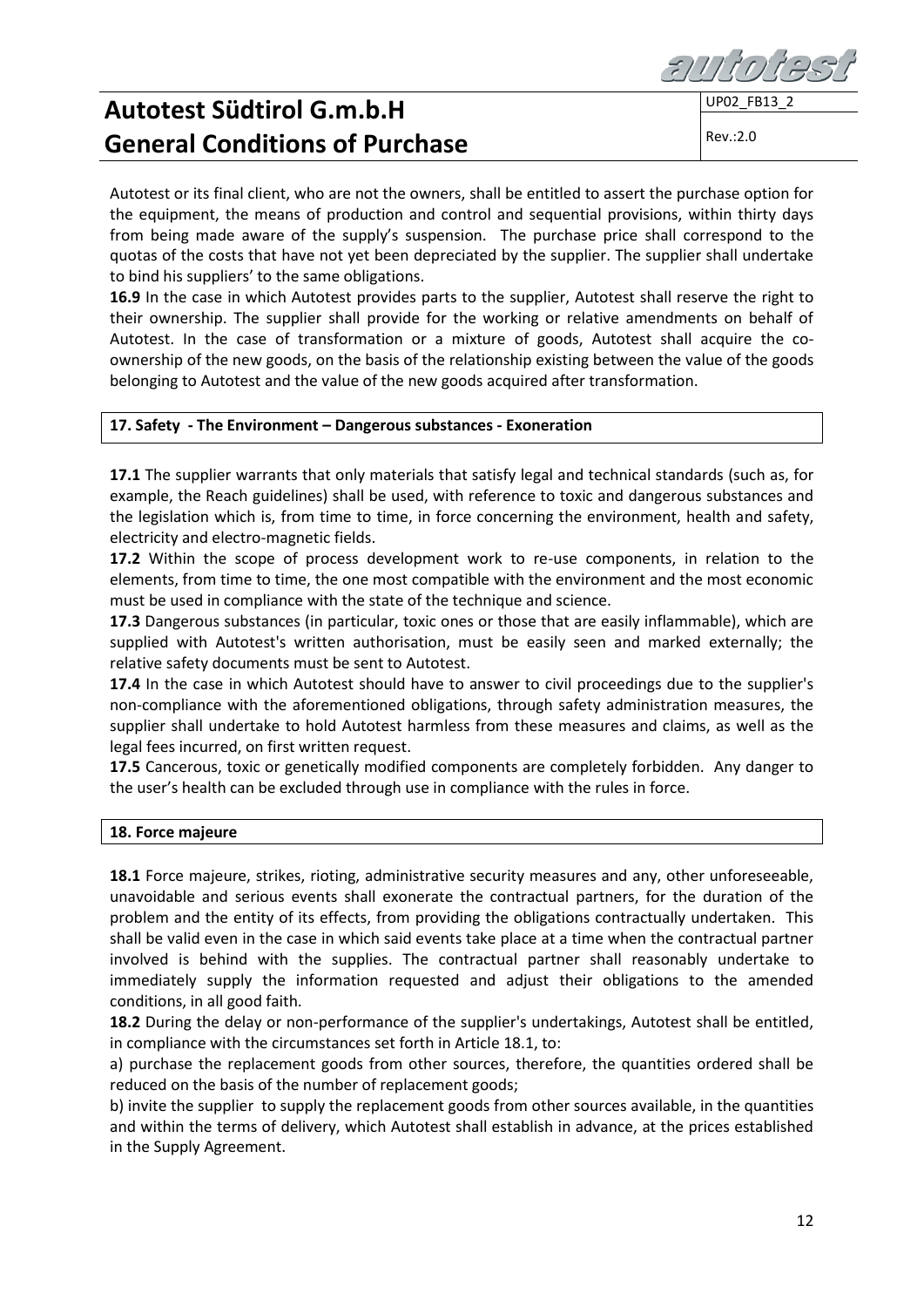auto

UP02\_FB13\_2

Rev.:2.0

If the delay should exceed thirty days, Autotest shall be entitled to terminate the agreement, without any liabilities whatsoever, with reference to the supplier or without any obligation to purchase the raw materials, unfinished and finished goods, in compliance with Article 14.1 and 4.1 of these General Conditions of Purchase.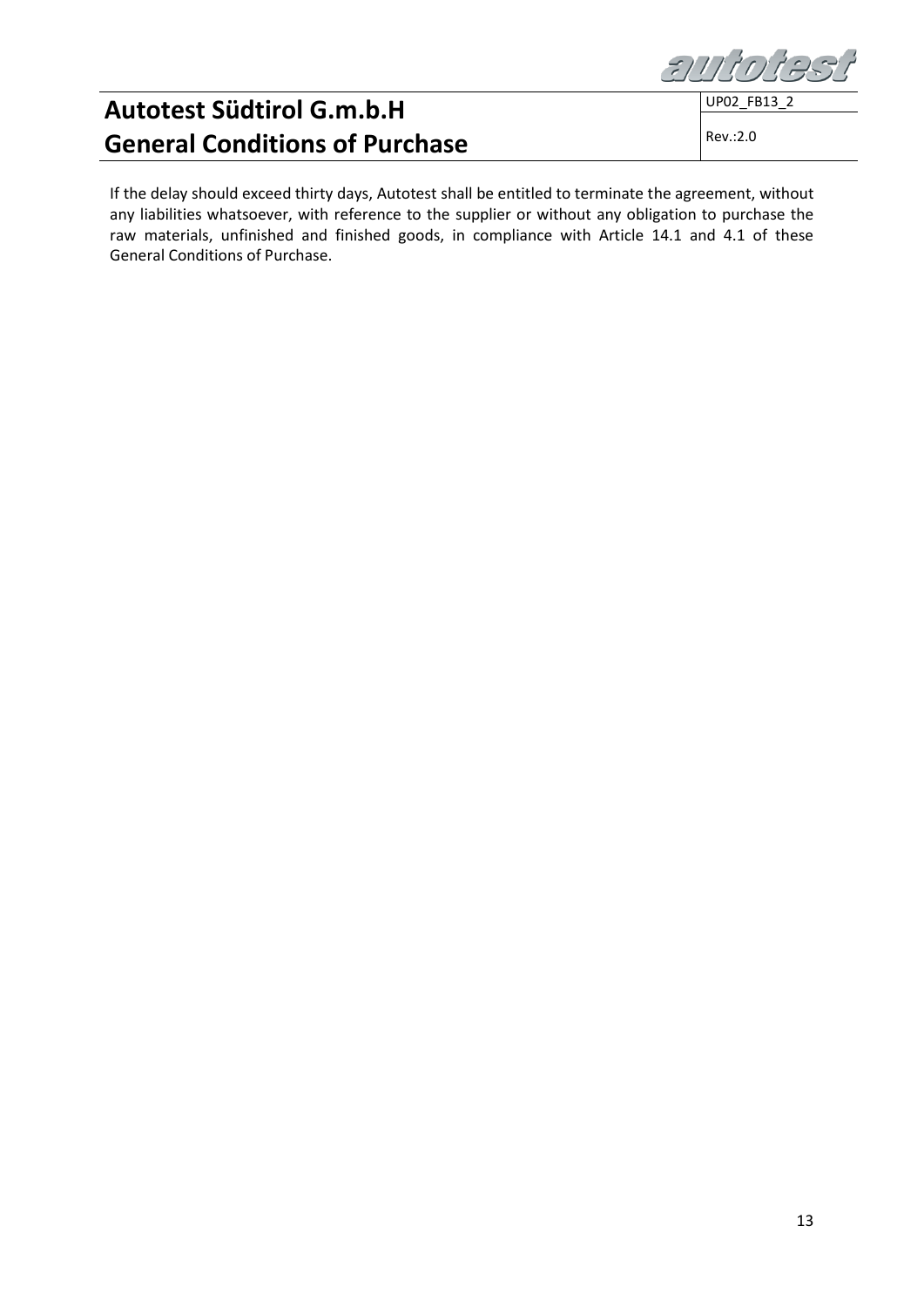UP02\_FB13\_2

Rev.:2.0

### **19. Confidentiality – Advertising**

**19.1** The supplier shall authorise Autotest to memorise and use the data that refers to his company. The latter, in any case, shall be processed in strict confidence, in compliance with the principles of fairness, pursuant to the law. The data shall be registered, organised and kept in archives, both electronic and/or on paper. The data shall be used for administrative and statistical purpose, to perform contractual and legal obligations, as well as to update the main data concerning all the natural and corporate persons who have contractual relations in force with Autotest.

**19.2** The supplier shall undertake to keep all the commercial or technical documents and the information or data, which has been made accessible to him, during collaboration with Autotest, as being strictly confidential; in particular, he shall undertake not to provide it to any third parties or exploit it for any purposes other than for what it was foreseen. The latter is only to be used for performance of the agreement and should only be provided to individuals and collaborators for strictly contractual purposes. This shall not be valid in the case in which the latter concerned facts that were already known, proven and evident.

**19.3** The supplier shall be entitled to advertise the commercial relationship existing between the Parties, only after having received Autotest's prior, written authorisation to do so. The supplier shall not be entitled to use Autotest's corporate purpose or trademark without Autotest's prior, written authorisation to do so. In the case of breach of contract, the supplier shall undertake to pay Autotest a contractual penalty, pursuant to Article 1382 of the Italian Civil Code (*codice civile*), equivalent to € 50,000.00, whilst Autotest shall also be entitled to claim any, further damages sustained. This confidentiality agreement shall be exclusively regulated by Italian Law. The competent jurisdiction in the case of any disputes arising out of this confidentiality agreement (par. 19) shall be the Court of Bolzano (Italy).

### **20. Sub-suppliers – Factoring forbidden – Set off**

20.1 The supplier shall only be entitled to appoint sub-suppliers when he has received Autotest's explicit prior written authorisation to do so. Even any eventual change in sub-suppliers may only take place further to Autotest's explicit prior written authorisation to do so.

**20.2** The appointment of a sub-supplier, after the granting of a mandate and/or the entering into of an agreement, or the change of a sub-supplier, shall require a new initial sampling of the goods by Autotest. The costs incurred by the same shall be charged to the supplier. If Autotest's quality requirements are satisfied, it cannot unjustifiably deny its authorisation to grant the appointment of a sub-supplier or its replacement.

**20.3** The supplier shall not be able to factor credits derived from the Supply Agreement.

**20.4** The supplier shall only be entitled to set off those credits that have not been contested or which are legally valid.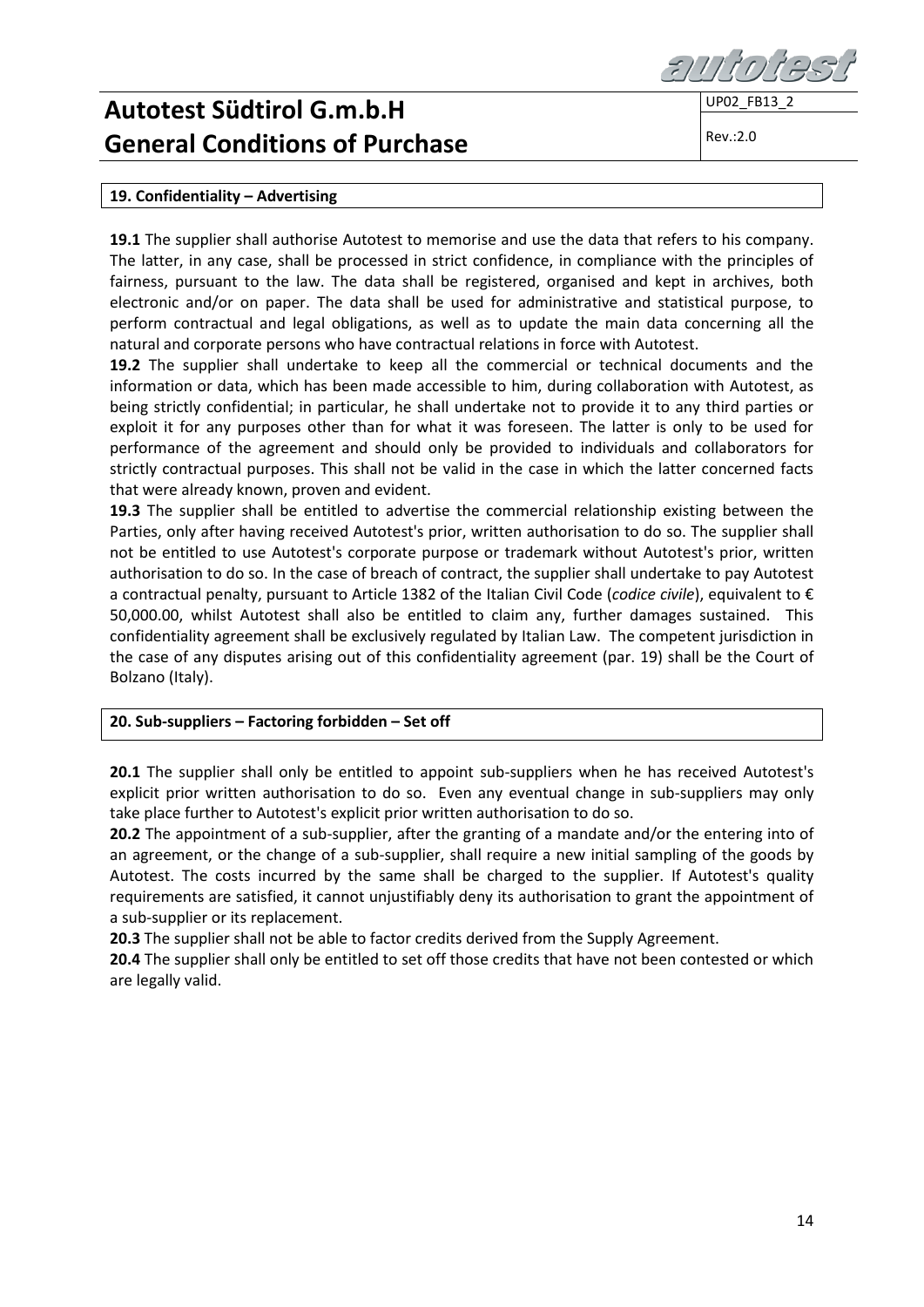UP02\_FB13\_2

Rev.:2.0

### **21. Organizational Model and Code of Ethics**

The supplier acknowledges that Autotest has adopted a Code of Ethics inspired by ethics, professional integrity and independence and an Organizational Model based on the Decree no. 231/2001, which is published on the website [www.autotest.it.](http://www.autotest.it/) By signing the general conditions of purchase, the supplier declares to have checked and agreed the Code of Ethics and Organizational Model and to adapt its principles and behavior to the principles and duties stated in the above mentioned documents. In case of violation of the present article, the general conditions of purchase are annulled based on the provisions of article 1456 of the Italian civil code and Autotest is entitled to demand compensation for all damages.

#### **22. General provisions**

**22.2** In the case in which it has not been agreed otherwise in the Supply Agreement, with reference to its interpretation and any, eventual disputes, the law of the country where the purchaser has his registered offices shall be valid. The provisions established in the United Nations Convention, with reference to contracts, the international purchase of goods (the UN-Convention on Contract for the International Sale of Goods (CISG)) and the relative rules on private international law legislative disputes shall be explicitly excluded. Autotest and the supplier have agreed on the fact that any, eventual disputes, in relation to the Supply Agreement, shall be submitted to the court located in the jurisdiction where Autotest has its registered offices. Furthermore, Autotest shall be entitled to take legal proceedings against the supplier care off the courts in the jurisdiction where the supplier has his registered offices.

**22.2** If a provision contained in these general conditions of purchase should be cancelled, or is retained to be invalid or cannot be implemented, then it must be replaced by an effective provision or one that can be implemented, which is as close in meaning as possible to the cancelled or invalid provision or the one which cannot be implemented. The remaining purchase provisions shall, in any case, remain totally in force and valid.

**22.3** If, at any time whatsoever, one of the Parties does not request the other Party's compliance with one of the provisions set forth in the Supply Agreement, in this instance, the right to claim said compliance, at some time in the future, shall remain unvaried. The renunciation of one Party's to claim against any breach of the Supply Agreement shall not, furthermore, represent renunciation to the claim against a further breach of the same provision or any other provision.

**22.4** All the amendments made must be drawn up in writing and must be executed by the supplier and Autotest, unless this has been established otherwise in the Supply Agreement. This shall also apply in the case of any amendment of the written form of this article.

**22.5** In the event of any discrepancies between the German, the Italian, the English and/or other versions of the General Conditions of Purchase, the German version shall prevail.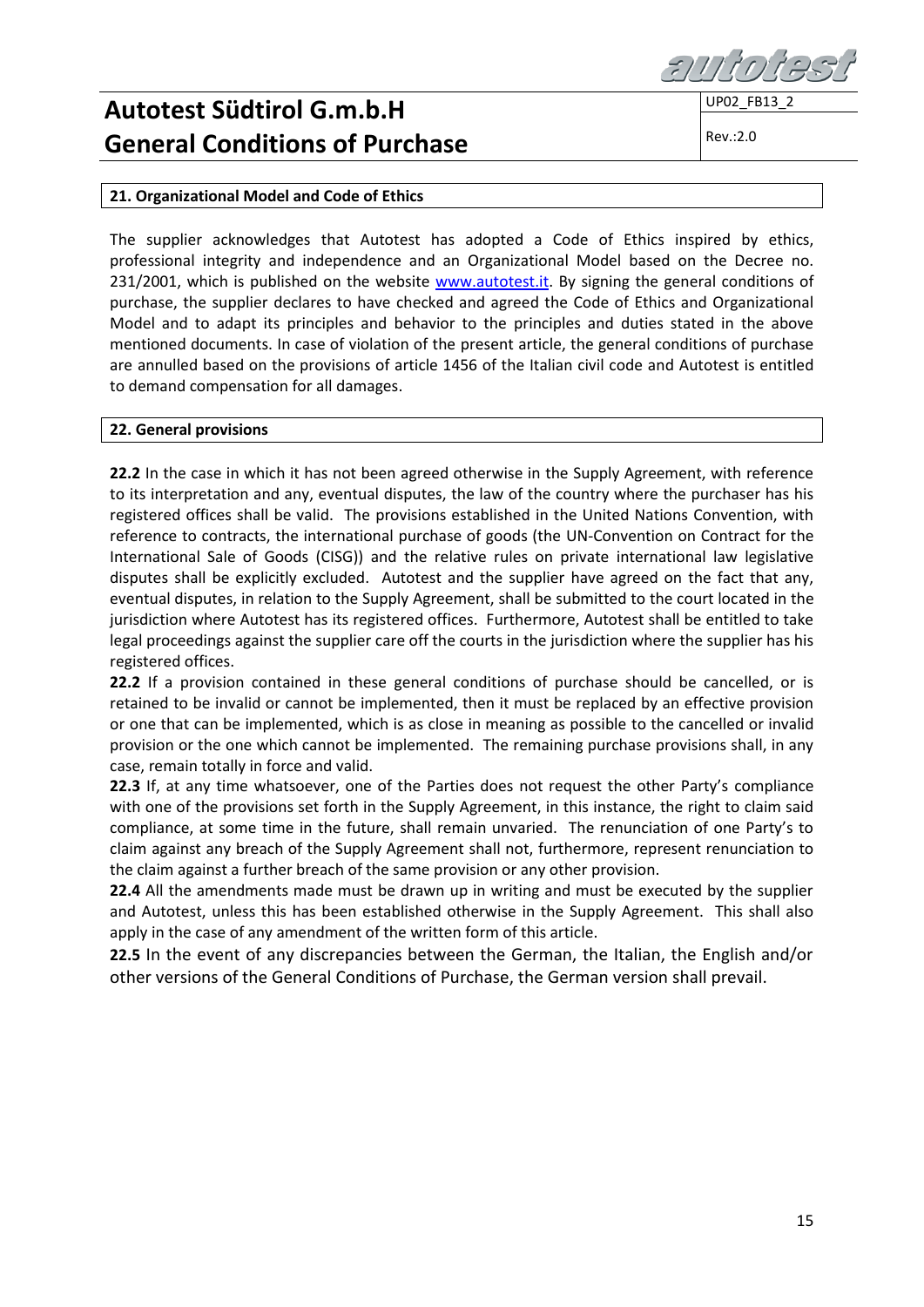**UP02 FB13** 

Rev.:2.0

### **23. Additional parts of the General Conditions of Purchase**

Further parts integrating these General Conditions of Purchase are:

- the rules announced by Autotest to enter into the agreement;

- The Quality Control Agreement by Autotest

These documents must be considered as being an integral part of the agreement and must be observed and complied with by the supplier.

### *Appendix to the Autotest Group General Conditions of Purchase*

### **Particular legislation for Germany**

The particular legislation for Germany has been set forth in the appendix to the Autotest Group General Conditions of Purchase and shall be applied to the orders executed by Autotest Eisenach G.m.b.H in Germany.

In case of amendments to the General Conditions of Purchase, these shall prevail over the general conditions of purchase. All the remaining provisions concerning the General Conditions of Purchase shall remain the same.

### **22. General Provisions**

Article 22.1 shall be amended as set forth below:

**22.1** The law of the German Federal Republic shall be applied to the Supply Agreement for its interpretation, validity and to settle any disputes. The provisions established in the United Nations Convention, with reference to contracts, the international purchase of goods (the UN-Convention on Contract for the International Sale of Goods (CISG)) and the relative rules on private international law legislative disputes shall be explicitly excluded, which would necessarily require the application of another law. The only court shall be the one located in the Eisenach jurisdiction. In the case of legal proceedings brought by Autotest against the supplier; furthermore, Autotest may, at its own, unquestionable judgement, choose the jurisdiction of the place where the supplier's registered offices are located.

#### **Particular legislation for Italy**

The particular regulations for Italy represent an appendix to the Autotest Group General Conditions of Purchase and shall be valid concerning those orders executed by Autotest Südtirol G.m.b.H.

In case of amendments to the General Conditions of Purchase, these shall prevail over the general conditions of purchase. All the remaining provisions concerning the General Conditions of Purchase shall remain the same.

#### **22. General provisions**

Article 22.1 shall be amended as set forth below:

**22.1** The law of the Italian Republic shall be applied to the Supply Agreement for its interpretation, validity and to settle any disputes. The provisions established in the United Nations Convention, with reference to contracts, the international purchase of goods (the UN purchase rights) and the relative rules on private international law legislative disputes shall be explicitly excluded, which would necessarily require the application of another law. The only court shall be the one located in Bolzano. In the case of legal proceedings brought by Autotest against the supplier; furthermore, Autotest may, at its own, unquestionable judgement, choose the jurisdiction of the place where the supplier's registered offices are located.

Updated in: August 2018

Read, understood and agreed.